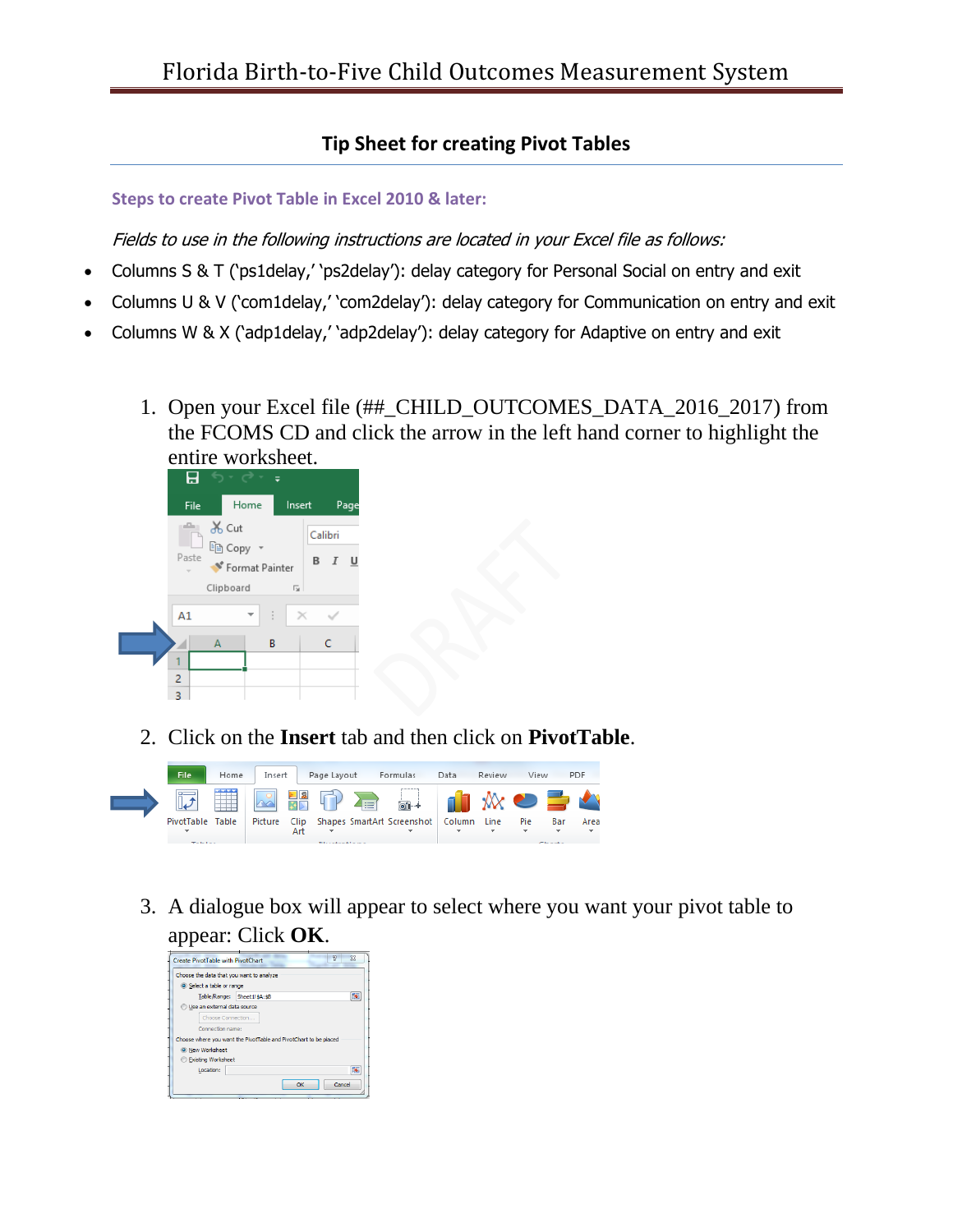4. A new worksheet will open up. You will see a 'PivotTable Field List' with empty check boxes for all of the fields on the worksheet.



5. Scroll down the list of fields and check the two boxes that say 'ps1delay' and 'ps2delay'. The two options will appear at the bottom in the 'rows' field.

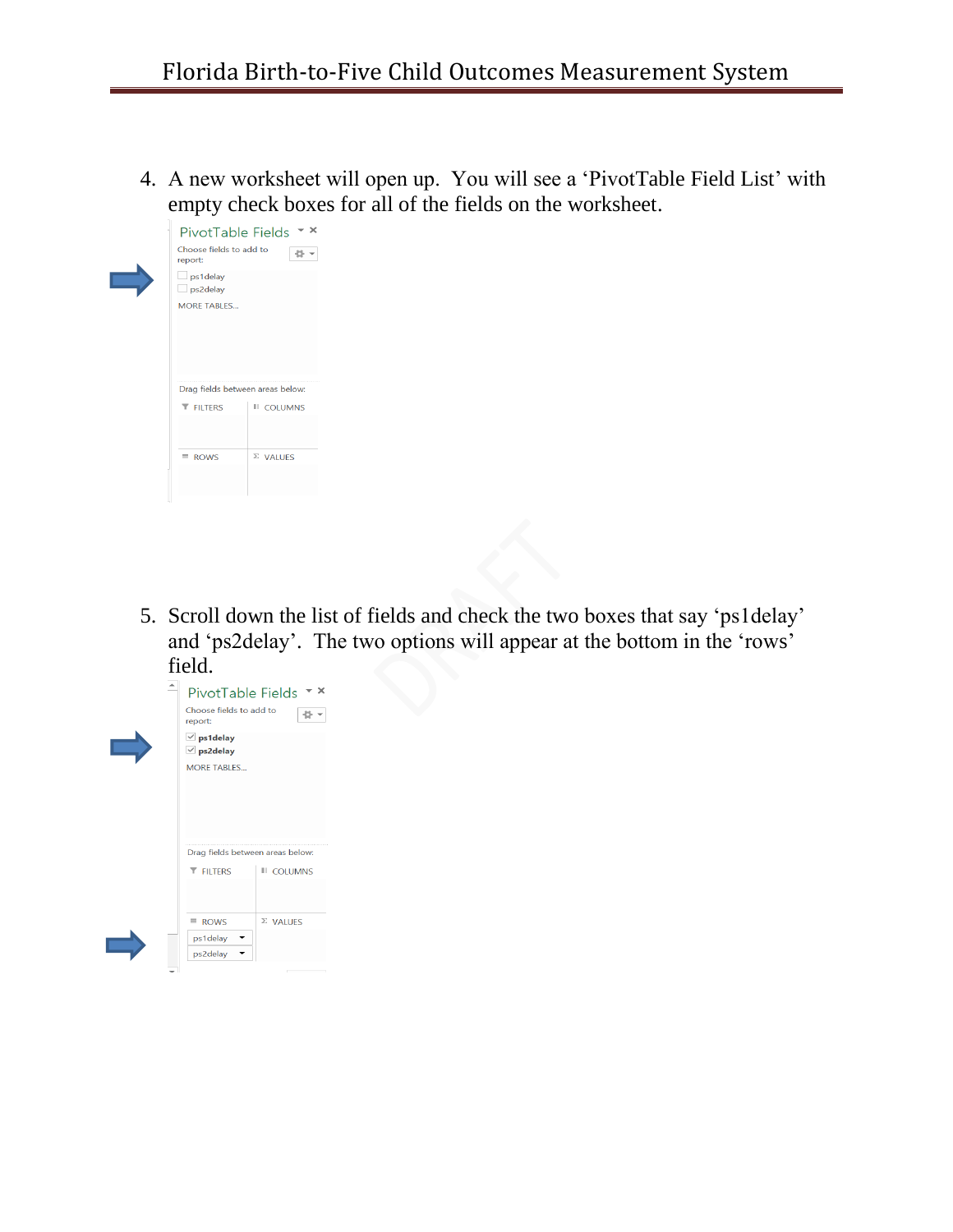6. Drag the 'ps2delay' from the 'rows' to the 'Column' box.



7. Then go back to the 'Choose fields to add to report' window and drag 'ps1delay' to the 'values' window.



Drag fields between areas below:

| <b>T</b> FILTERS | <b>III</b> COLUMNS<br>ps2delay             |  |
|------------------|--------------------------------------------|--|
| $\equiv$ ROWS    | $\Sigma$ VALUES                            |  |
| ps1delay         | Count of $\mathbb{R}$ $\blacktriangledown$ |  |